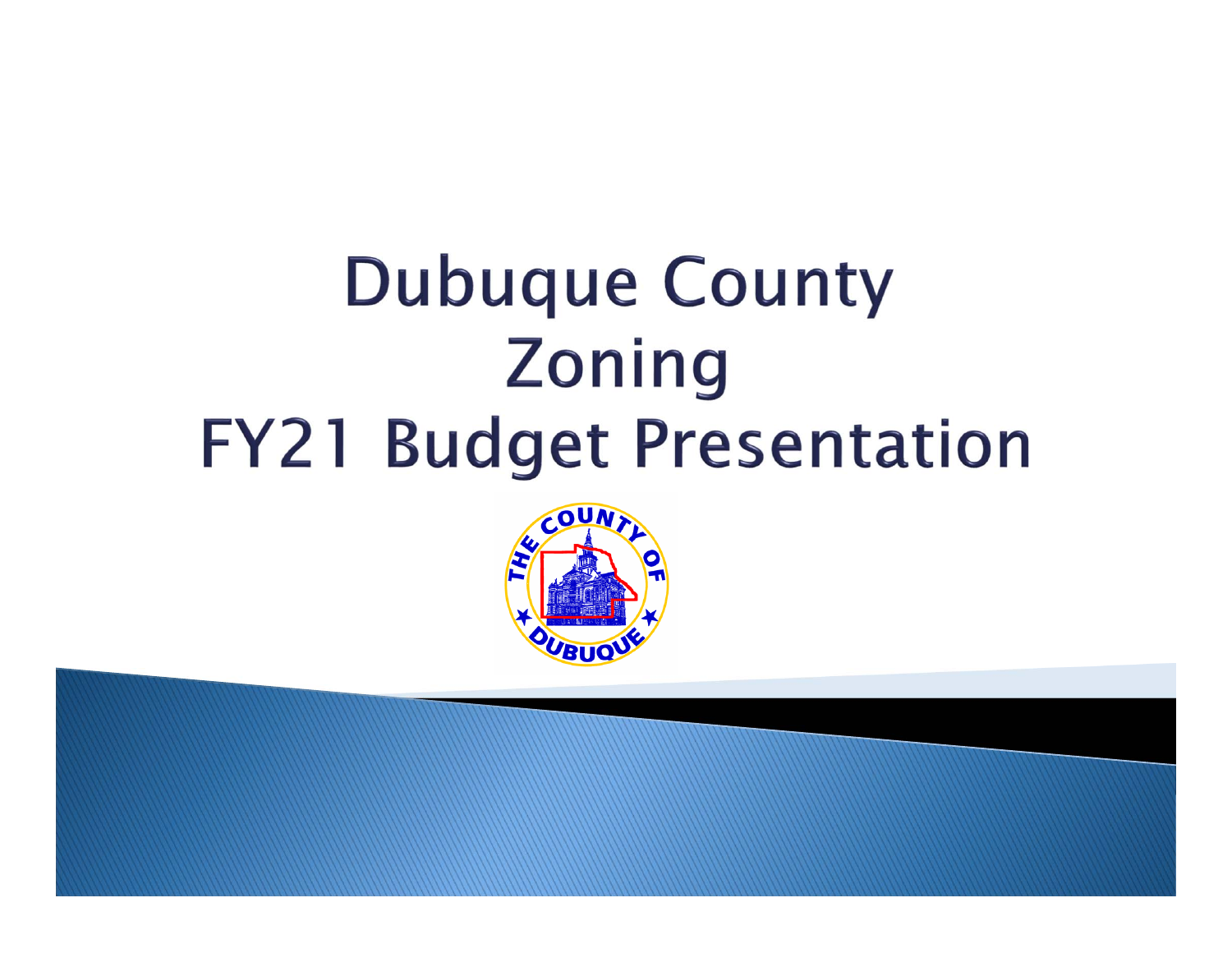### **Mission Statement**

▶ Provide excellent customer service by assisting county residents effectively, consistently, and courteously with questions and applications regarding land use in the unincorporated areas of the county and solicit public input on pending applications, development plans and ordinance amendments to facilitate planned development in and around the cities, while preserving valuable agricultural land in the county.

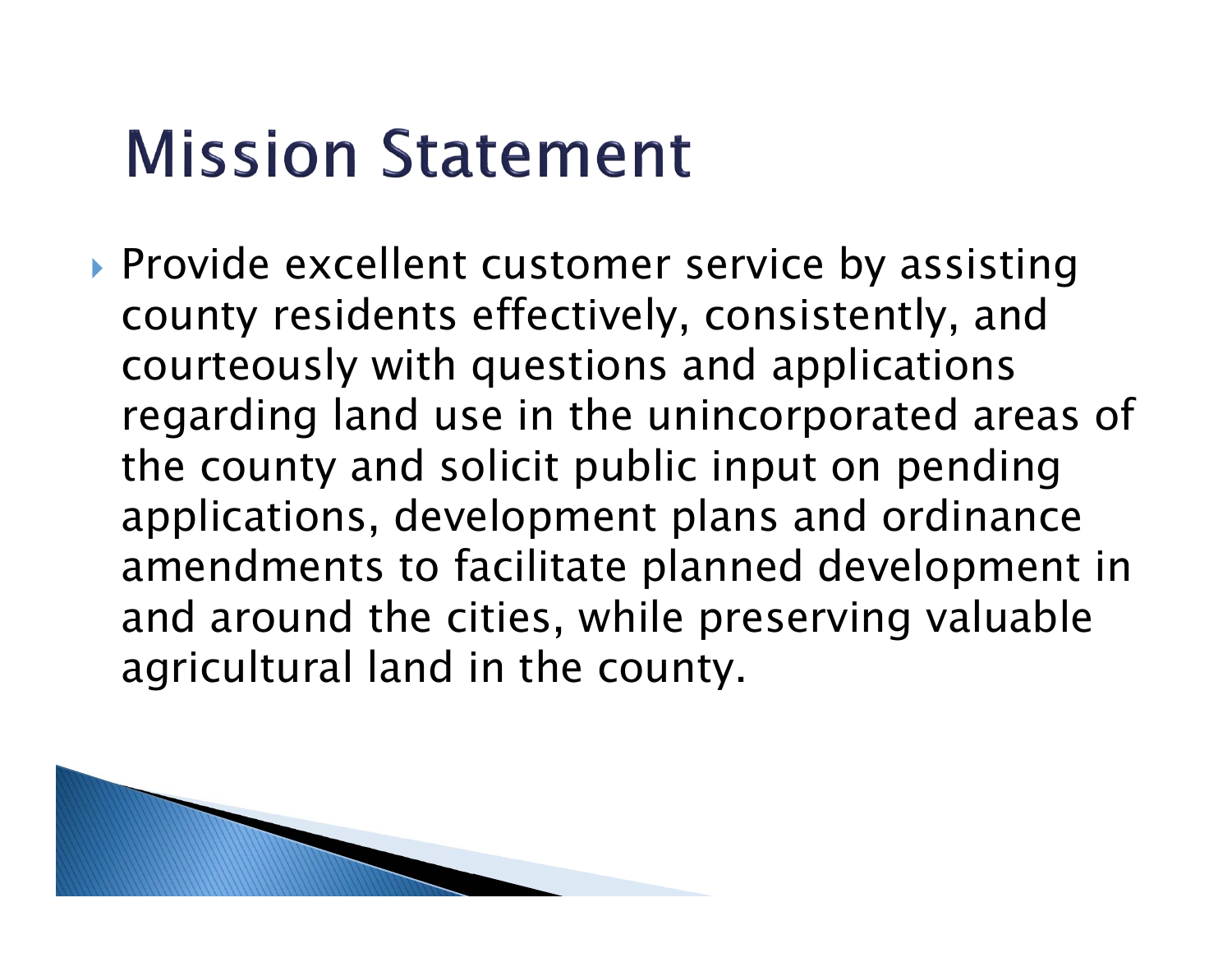### **Purpose**

- The purpose of land use regulations in the County is to:
	- Preserve the availability of agricultural land
	- Protect the public's health and general welfare
	- Encourage efficient urban development patterns
	- $\circ$ Efficiently plan for and provide public facilities and infrastructure
- The land use ordinances were developed in accordance with Iowa Code Chapters 18B, 335, 354 and 355 and are based on the Comprehensive Plan for Dubuque County
- $\blacktriangleright$  Regulations are made with reasonable consideration as to:
	- The character of the area
	- Suitability of an area for a particular use
	- Conserving the value of land and buildings
	- Encouraging the most appropriate uses of land throughout the County

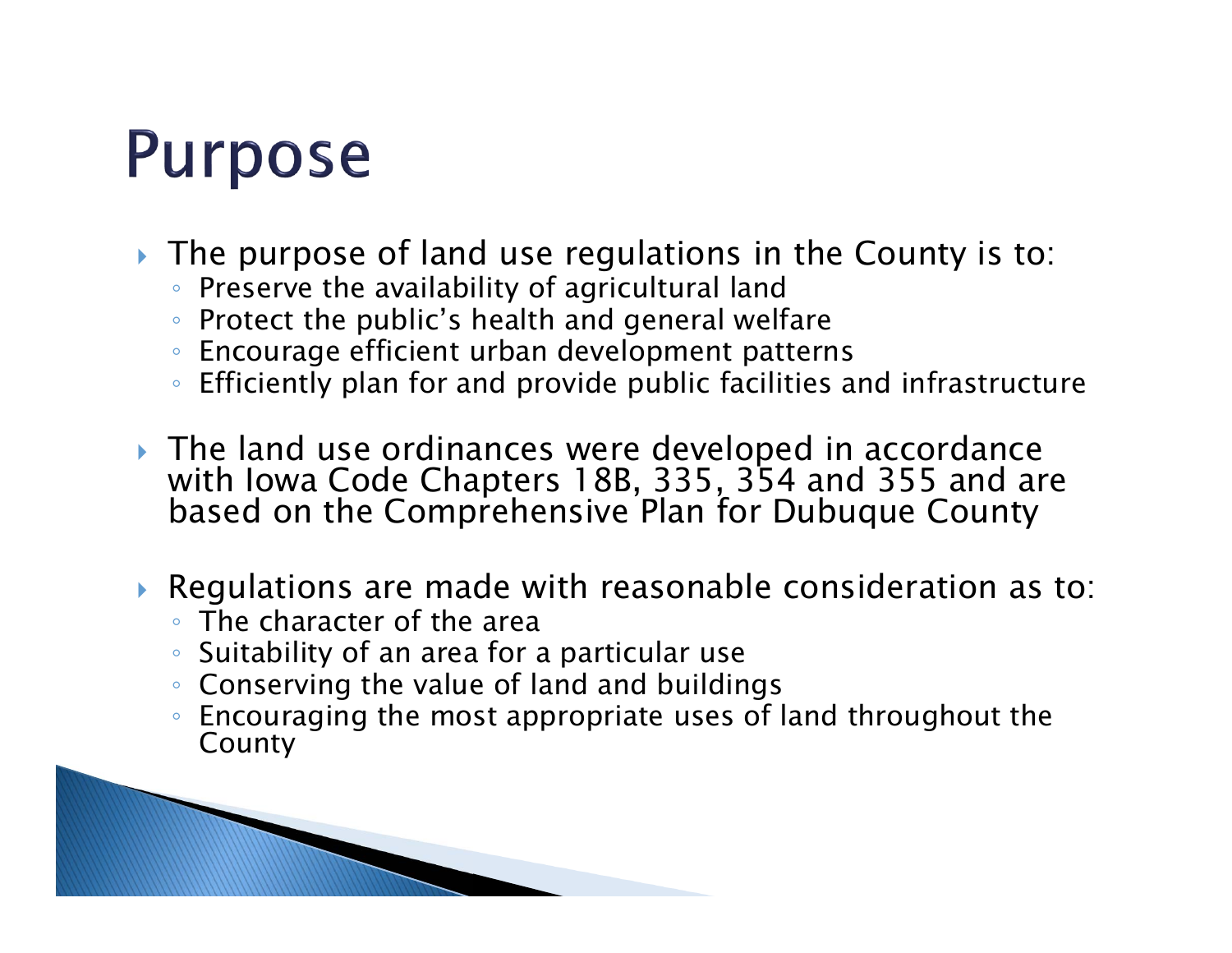# **Zoning Structure**

#### Zoning Board

- Recommending body appointed by Board of Supervisors
- Responsible for reviewing plats, rezoning applications, and zoning amendments for Supervisor approval
- Update the Comprehensive Plan and recommend areas for future development in the County
- Board of Supervisors, as legislative body, has final say on approval of plats, rezoning applications, zoning amendments, and adoption of the comprehensive plan
- $\overline{O}$  Any appeal of Board of Supervisors decisions must go to district court

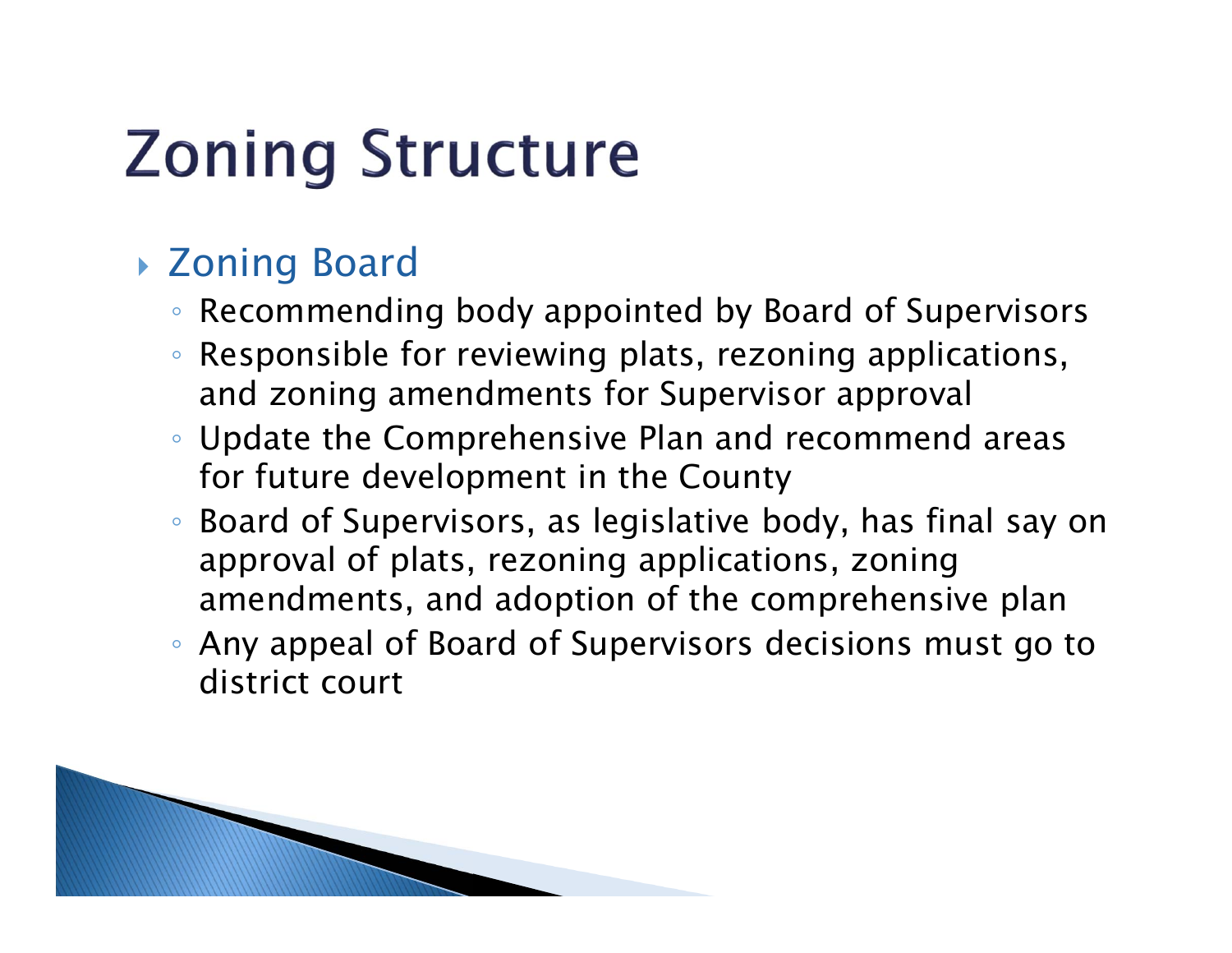# **Zoning Structure**

#### Board of Adjustment

- Quasi-judicial Board appointed by Board of Supervisors
- $\bullet$  Responsible for approving Variances and Special Use Permits
- Hearing appeals to the Zoning Administrator's decisions
- Authority to approve, modify or deny applications
- Any appeal of Board of Adjustment decisions must go to district court

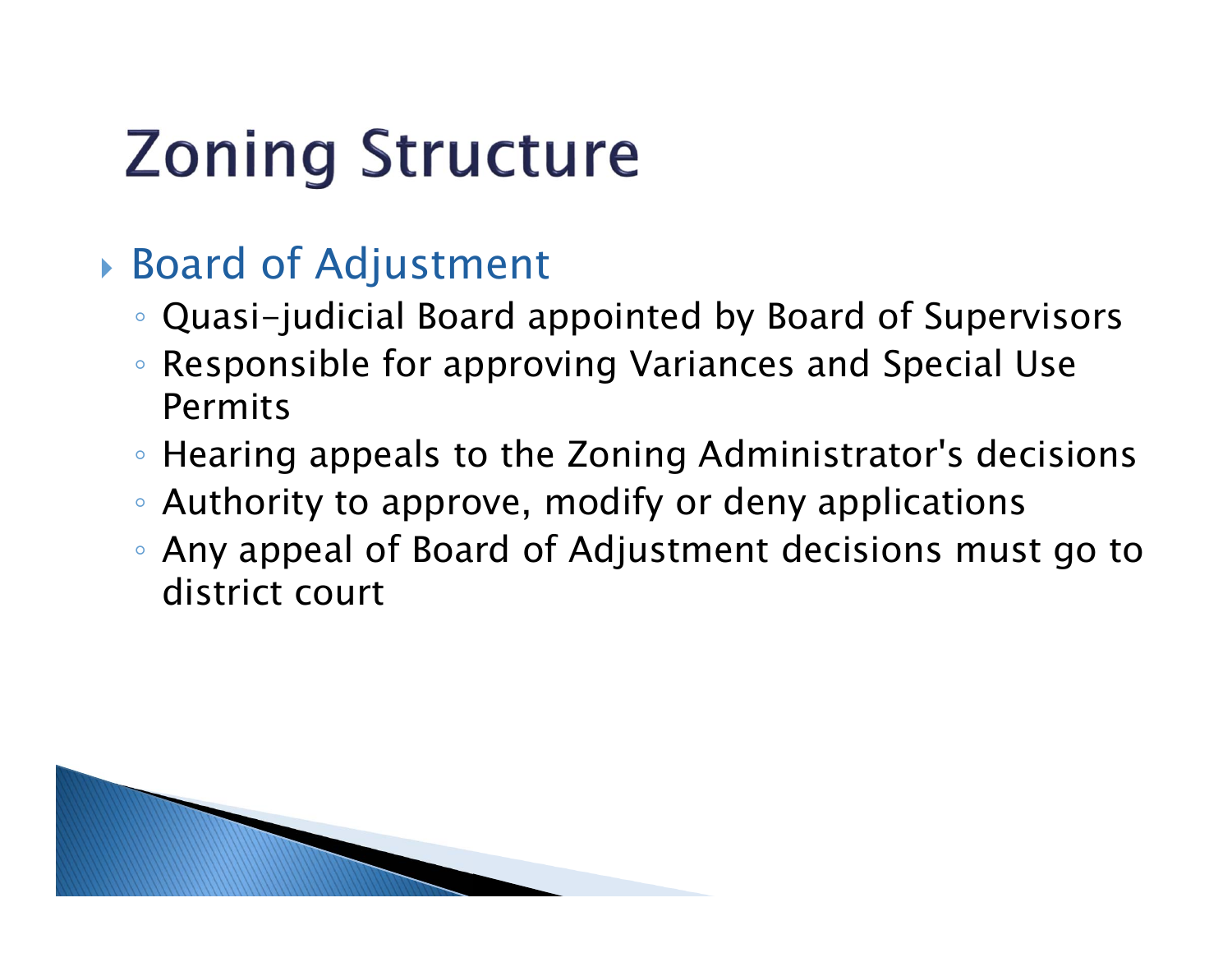# **Zoning Activity by Year**

**Full Calendar Year**

| 2018 | 2019 |
|------|------|
| 53   | 42   |
| 44   | 29   |
| 194  | 179  |
| 54   | 44   |
| 22   | 16   |
| 21   | 7    |
| 72   | 58   |
| 69   | 54   |
| 5    | 8    |
| 45   | 63   |
| 21   | 25   |
|      |      |

\*As of June 2013, the Zoning Office started handling all Major Erosion Control Permits with Eric.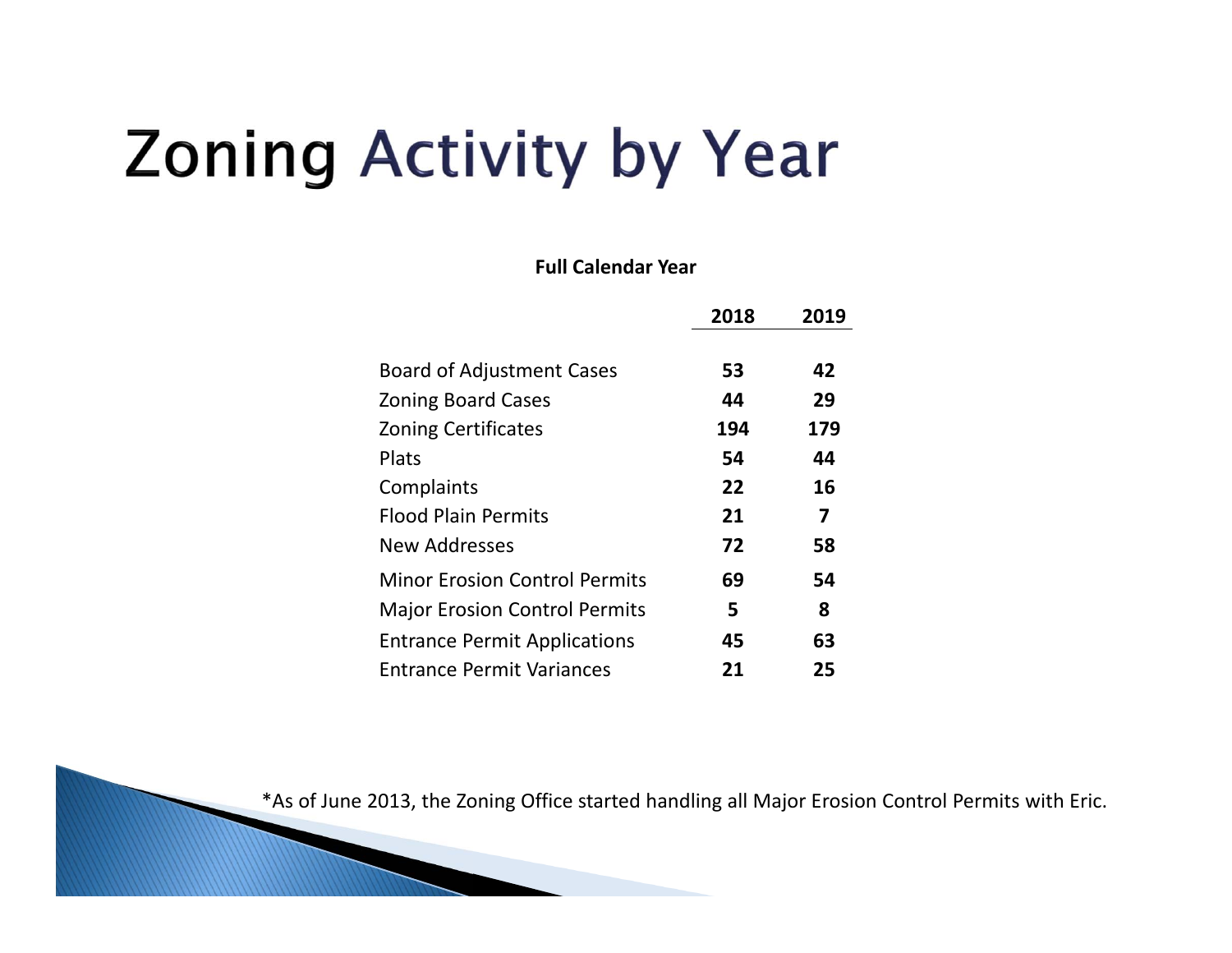# Complaints

There were 16 new Zoning Complaints filed in 2019.

| <b>Full Calendar Year</b> |      |      |
|---------------------------|------|------|
|                           | 2018 | 2019 |
| New Cases Logged          | 22   | 16   |
| <b>Cases Completed</b>    | 18   | 10   |

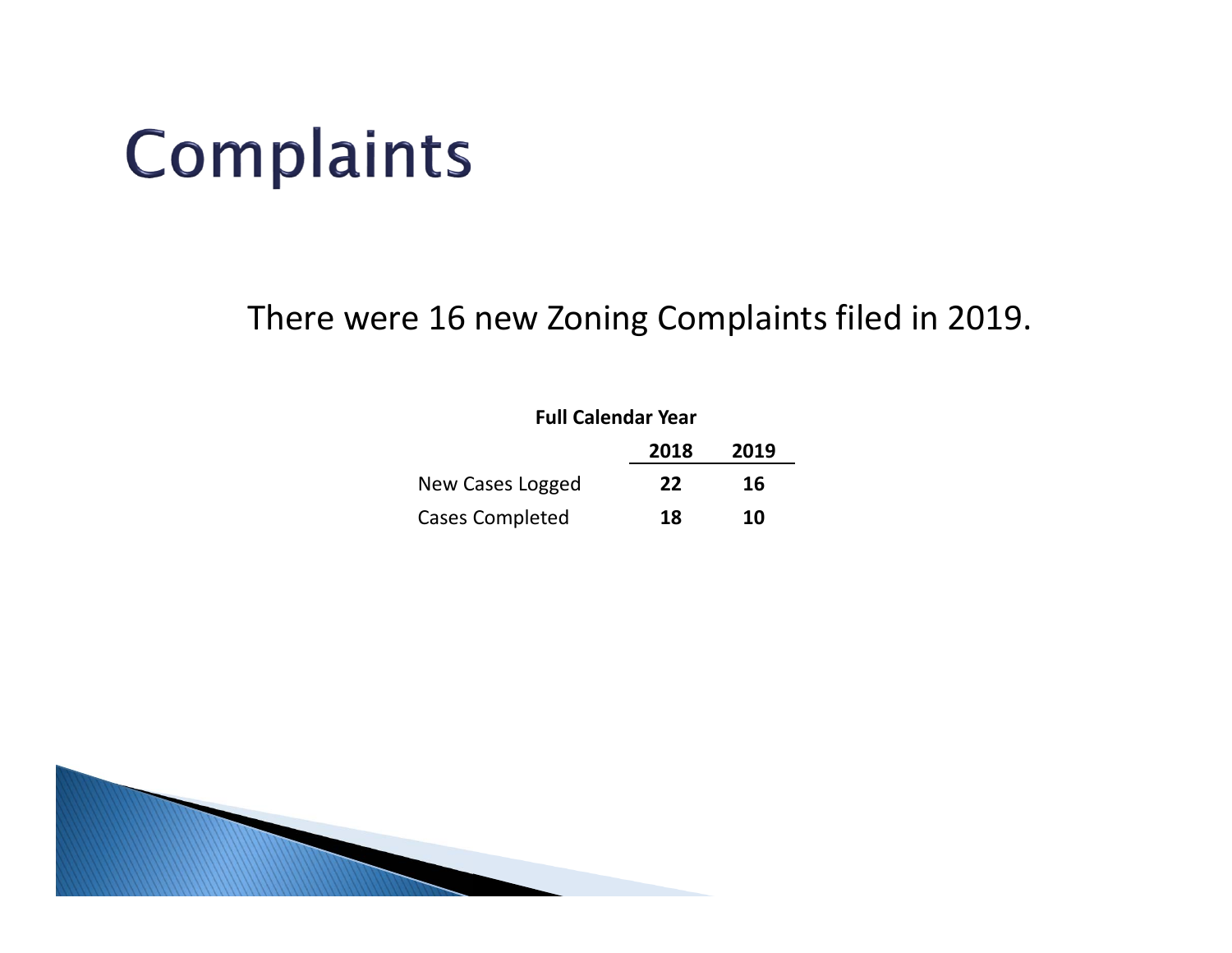## Achievements

#### 2019

- Scanning of Zoning & Board of Adjustment Cases, Building Permits, Official Notices, Agendas and Minutes sent out for digitizing
- Office relocation completed
- Department fully staffed

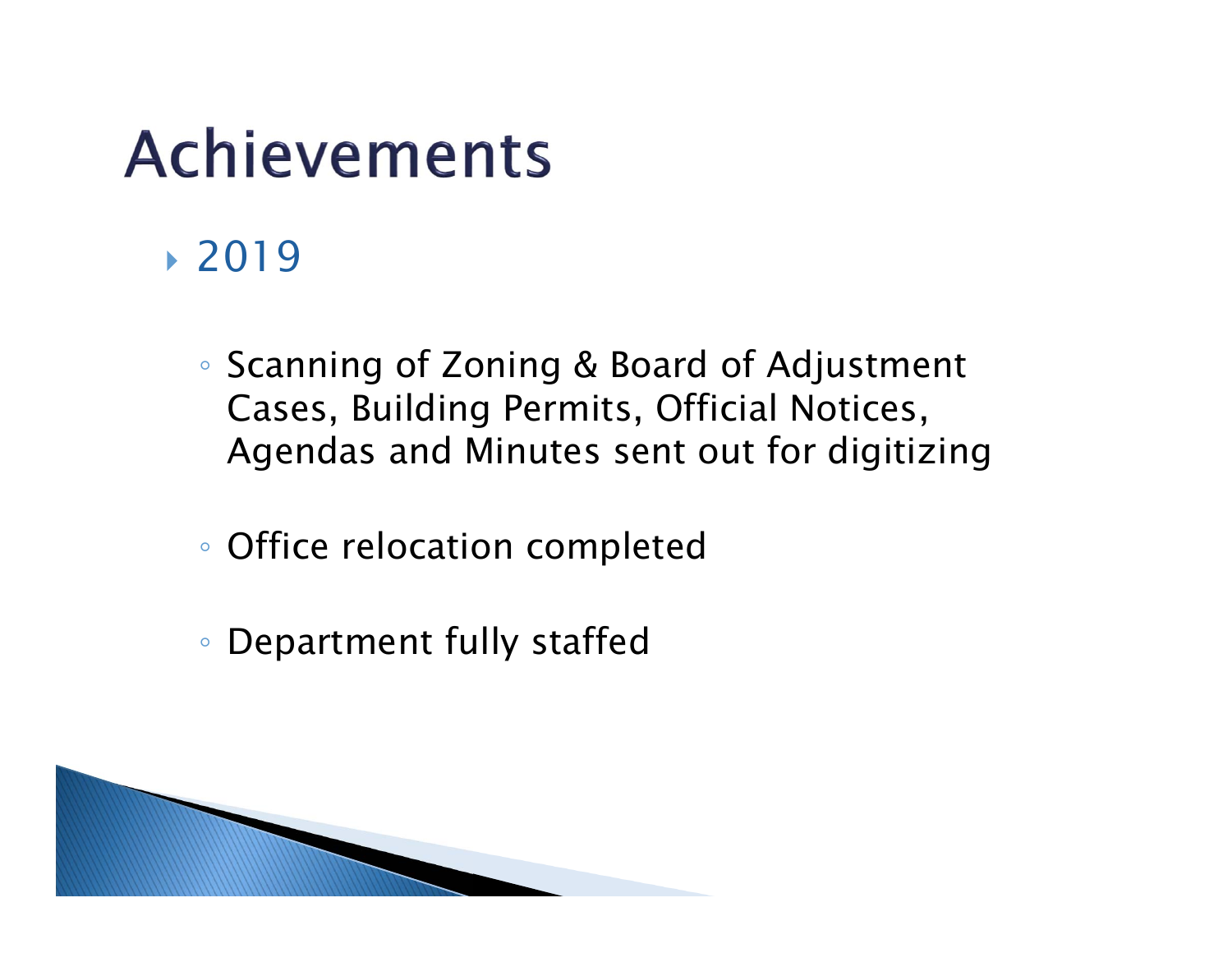# Current Projects ~ 2020

- Working with IT to import the scanning project documents
- Work on Platting Ordinance Update
- Work on zoning violations and continued clean-up of properties in violation
- ▶ Continue to train staff on policy changes

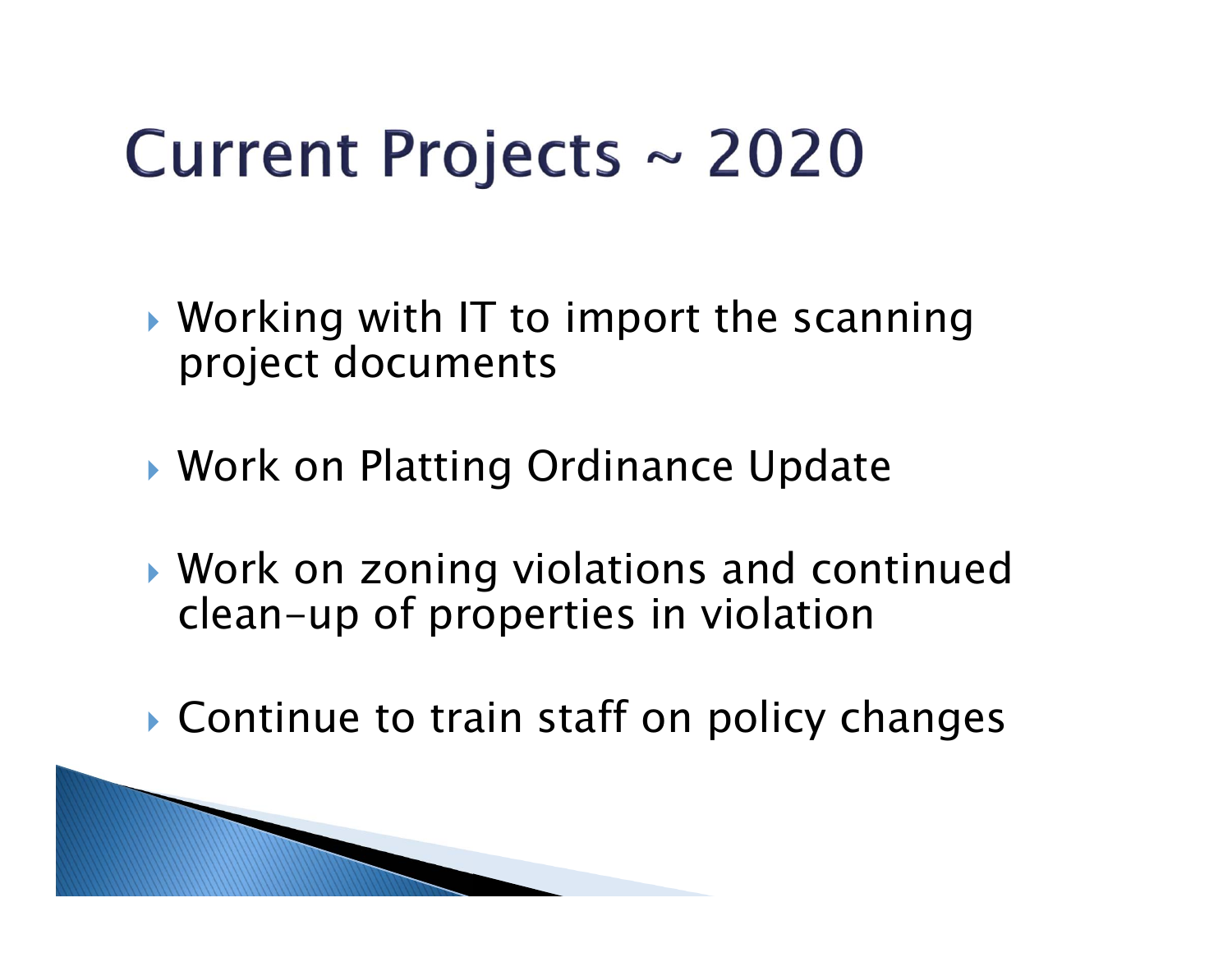### Current Projects ~ 2020 Continued

Zoning Code Update Project

**MARK COMMON COMMON COMMON COMMON COMMON COMMON COMMON COMMON COMMON COMMON COMMON COMMON COMMON COMMON COMMON COMMON COMMON COMMON COMMON COMMON COMMON COMMON COMMON COMMON COMMON COMMON COMMON COMMON COMMON COMMON COMMON** 

- Originally projected to be completed in 2 years (started in July 2016)
- Now on schedule to be completed by the end of 2020
- The Zoning Board will be working on this over the next 10 months
- Staff will be working closely with the Zoning Board and the Board of Supervisors to hold public hearings